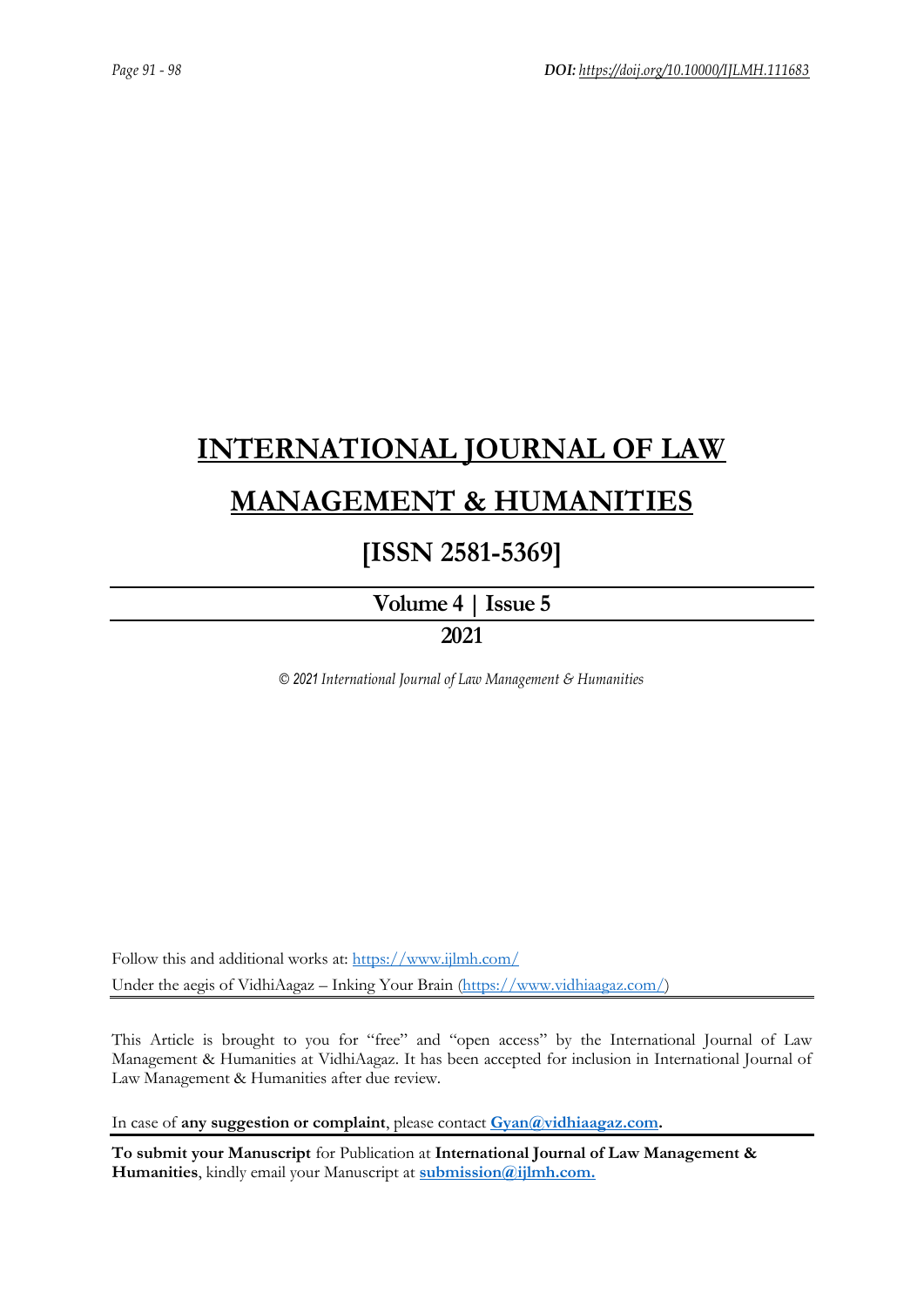## **Minerva Mills Case, 1980**

#### **LOKAVYA CHOUDHARY<sup>1</sup>**

#### **ABSTRACT**

*The Minerva Mills Vs The Union of India is one of the most remarkable judgements in the Indian History which helped to safeguard one of the powers of the Judiciary that is the power of the Judicial Review which refers to the power of the judiciary to interpret the constitution and to declare any such law or order of the legislature and executive void, if it finds them in conflict the Constitution of India.Along with this the court also struck a balance between the Directive Principles of State Policy and the Fundamental Rights and upheld the Basic Structure Doctrine established in the Kesvananda Bharti Case . The judgment of the case was divided into 4:1. The majority struck down Section 55 & 4 of the 42nd Amendment as it was in violation of basic structure .The court held that the newly introduced Clause 4 & 5 were actually inserted to bar the courts to entertain any challenge on the question of validity of the constitutional amendments. This case holds importance even today as because the Judiciary keeps a check on the laws that are passed by the legislature specially in an assertive and active government like that of the present . Moreover the Constitution of India is the supreme law of the land and the Supreme Court has the responsibility of interpreting and protecting it . Thus the research work in its broadest terms acompasses the importance and role of the case in making the Judiciary more powerful.*

*Keywords: Judicial Review, Constitution, Power.*

#### **I. INTRODUCTION**

The forthcoming Research Paper tries to examine about how

### **(A)** *Minerva Mills Pvt. Ltd. Vs The State of India contributed to the strengthening of the power of the Judicial Review ?*

<sup>1</sup>Judicial Review refers to the power of the judiciary to interpret the constitution and to declare any such law or order of the legislature and executive void, if it finds them in conflict the Constitution of India.<sup>1</sup>

One certainty that emerged out of this tussle between Parliament and the judiciary is that all laws and constitutional amendments are now subject to judicial review and laws that transgress

<sup>&</sup>lt;sup>1</sup> Author is a student at Lady Shri Ram College for Women, University of Delhi, India.

<sup>© 2021.</sup> International Journal of [Law Management & Humanities](https://www.ijlmh.com/) [ISSN 2581-5369]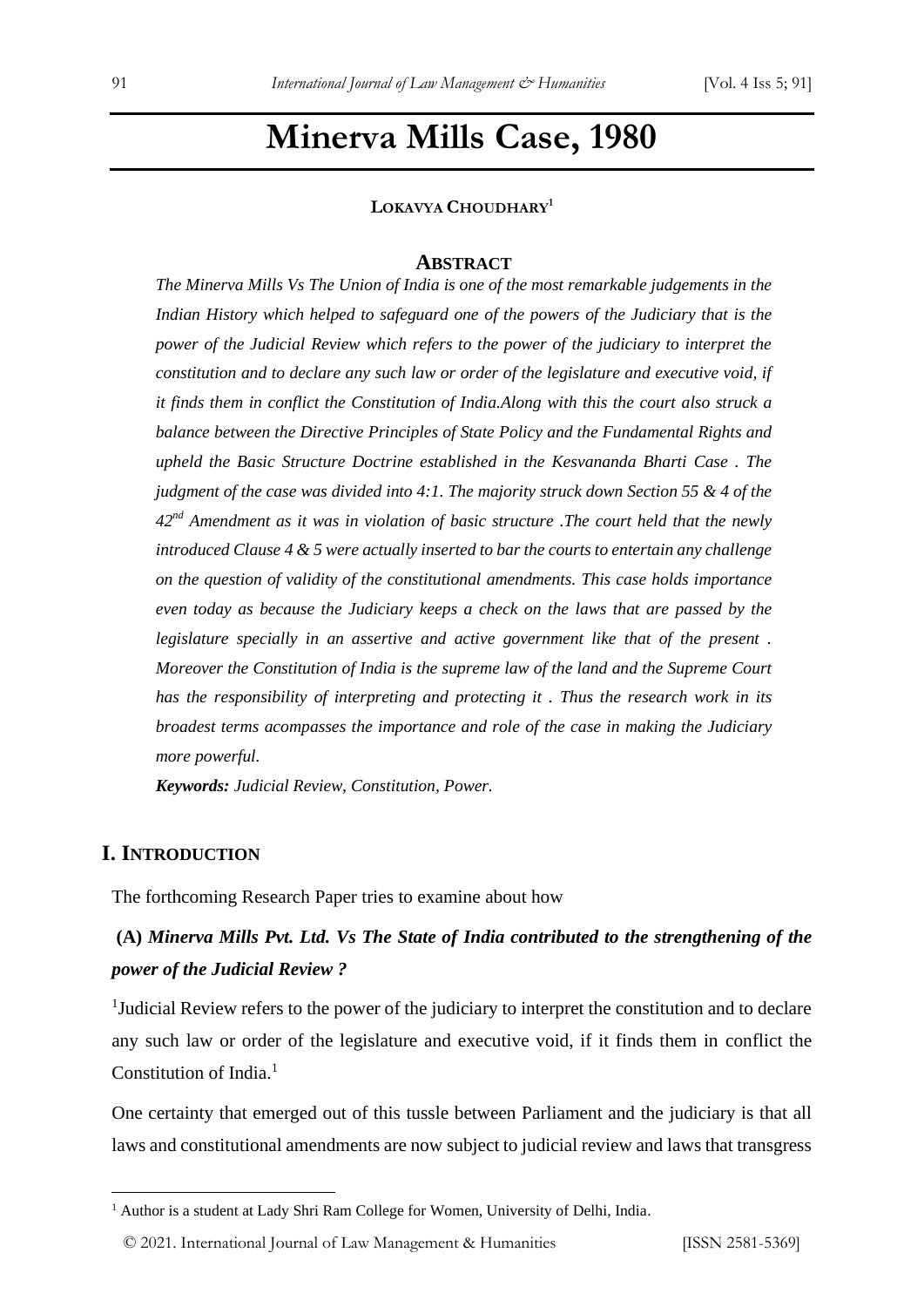the basic structure are likely to be struck down by the Supreme Court. In essence Parliament's power to amend the Constitution is not absolute and the Supreme Court is the final arbiter over and interpreter of all constitutional amendments.

Along with that the researcher examines about how the case led to strike a balance between the Fundamental Rights and the Directive principles of The State Policy and substantiating the Basic Structure Doctrine

The Research Paper has been divided into three parts :

- The First part explains the case in detail : the arguments of both the sides, the issues raised and the judgement given by the Supreme Court.
- The second part consists of the theoretical foundation in which the Researcher has associated the Cognitive dissonance Theory of Psychology with the case .
- The third part of the research tries to examine the analysis of the case, its implications, importance in today's politics and the way forward .

#### **(A) Methodology**

For the purpose of writing this research paper the data has been collected from the secondary sources

#### **II. MAIN BODY**

<sup>2</sup>Minerva Mills was a textile industry in the State of Karnataka engaged in the mass production of silk clothes and provided market to the general public. The Central Govt. was suspicious that company fulfilled the criteria to be classified as a sick industry. Relying on the Committee's report, on October 19, 1971 the Central govt. empowered National Textile Corporation Limited (a body under the 1951 act) to take over the management of Minerva Mills u/s 18A of the 1951 act.<sup>2</sup>

The Petitioner challenged section 4 and 55 of the  $42<sup>nd</sup>$  amendment Act

#### **Section 4 of the Constitution (42nd Amendment) Act 1976,**

 $3$  It replaced the clause, 'the principles specified in clause (b) or clause (c) of article 39' with 'all or any of the principles laid down in Part IV' and hence this amendment gave parliamentary sanction to any law or regulation passed to fulfil any goal laid in the Directive Principle of State Policy, irrespective of the fact that it violated article 13 read with articles 14 and 19.

#### **Section 55**

introduced sub-clauses (4) and (5) to Article 368 of the Constitution, which gave the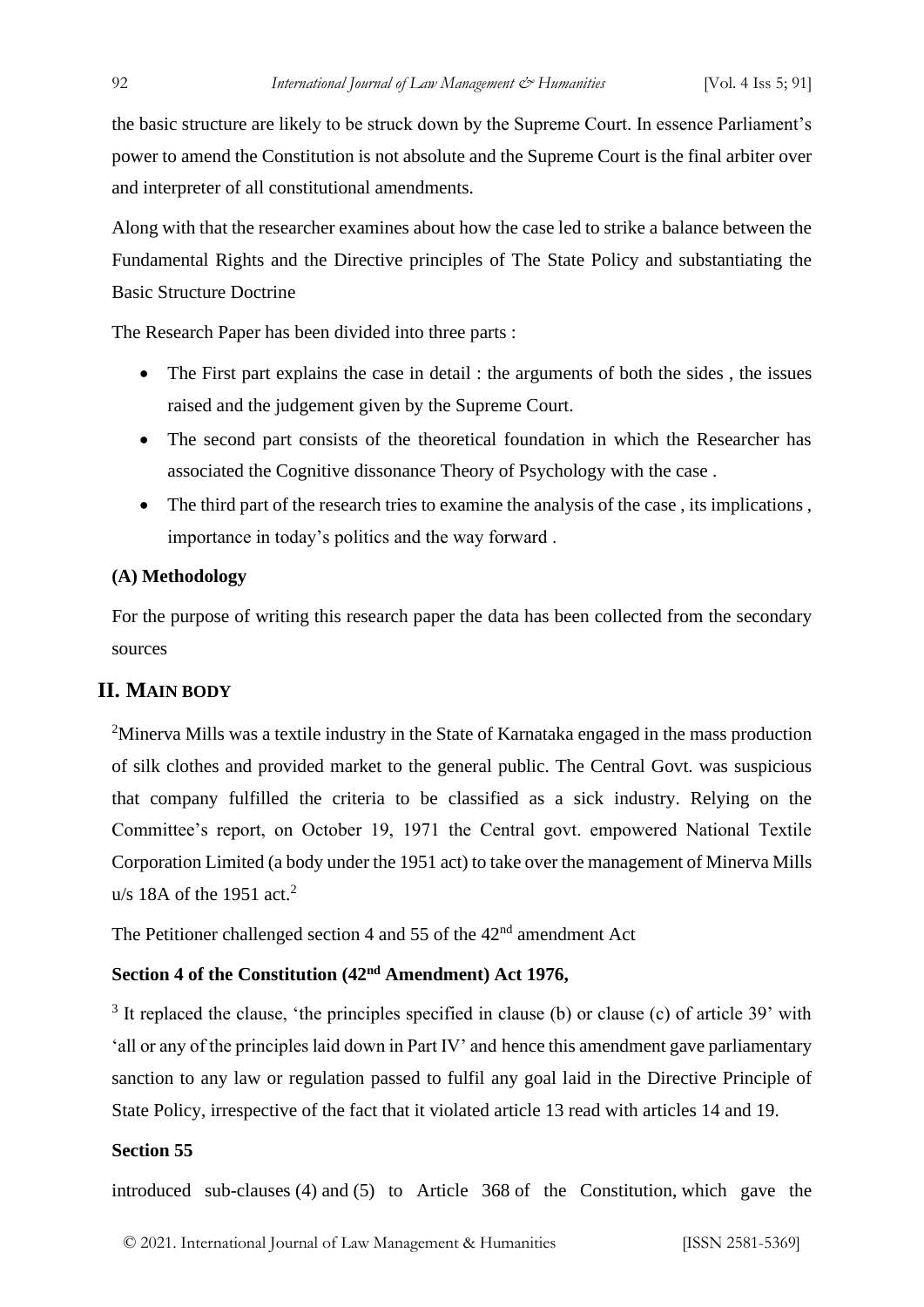parliament unlimited powers to amend the constitution.

#### *Clause 4*

deprives the courts of their power to call in question any amendment of the Constitution.

#### *Clause 5*

No constituent power can conceivably go higher than the sky-high power conferred by clause (5), for it even empowers the Parliament to "repeal the provisions of this Constitution".<sup>3</sup>

#### **III. ISSUES BEFORE THE COURT**

- 1. Whether Sections 4 and 55 of the 42nd Amendment Act, 1986 are constitutional?
- 2. Whether the Directive Principles of State Police should be given supremacy over the fundamental rights?

#### **IV. ARGUMENTS OF THE PETITIONER**

The contention of the petitioners was that there were implied limitations on the power of amendment and therefore Article 368 did not confer power on Parliament to amend the Constitution so as to destroy or emasculate the essential or basic elements of features of the Constitution. The basic structure of the Constitution rests on the foundation that while the directive principles are the mandatory ends of government, those ends can be achieved only through permissible means which are set out in Part III of the Constitution. If Article 31C as amended by the 42nd Amendment is allowed to stand, it will confer an unrestricted license on the legislature and the executive, both at the centre and in the States, to destroy democracy and establish an authoritarian regime.

#### **V. ARGUMENTS OF THE RESPONDENT**

Securing the implementation of directive principles by the elimination of obstructive legal procedures cannot ever be said to destroy or damage the basic features of the Constitution. Further, laws made for securing the objectives of Part IV would necessarily be in public interest. A law which fulfils the directive of **Article 38** is incapable of abrogating fundamental freedoms or of damaging the basic structure of the Constitution inasmuch as that structure itself is founded on the principle of justice- social, economic and political.

#### **VI. JUDGEMENT**

<sup>4</sup>This landmark Judgment came on July 31, 1980. The judgment was divided into 4:1, The majority struck down Section 55 & 4 of the  $42<sup>nd</sup>$  Amendment as it was in violation of basic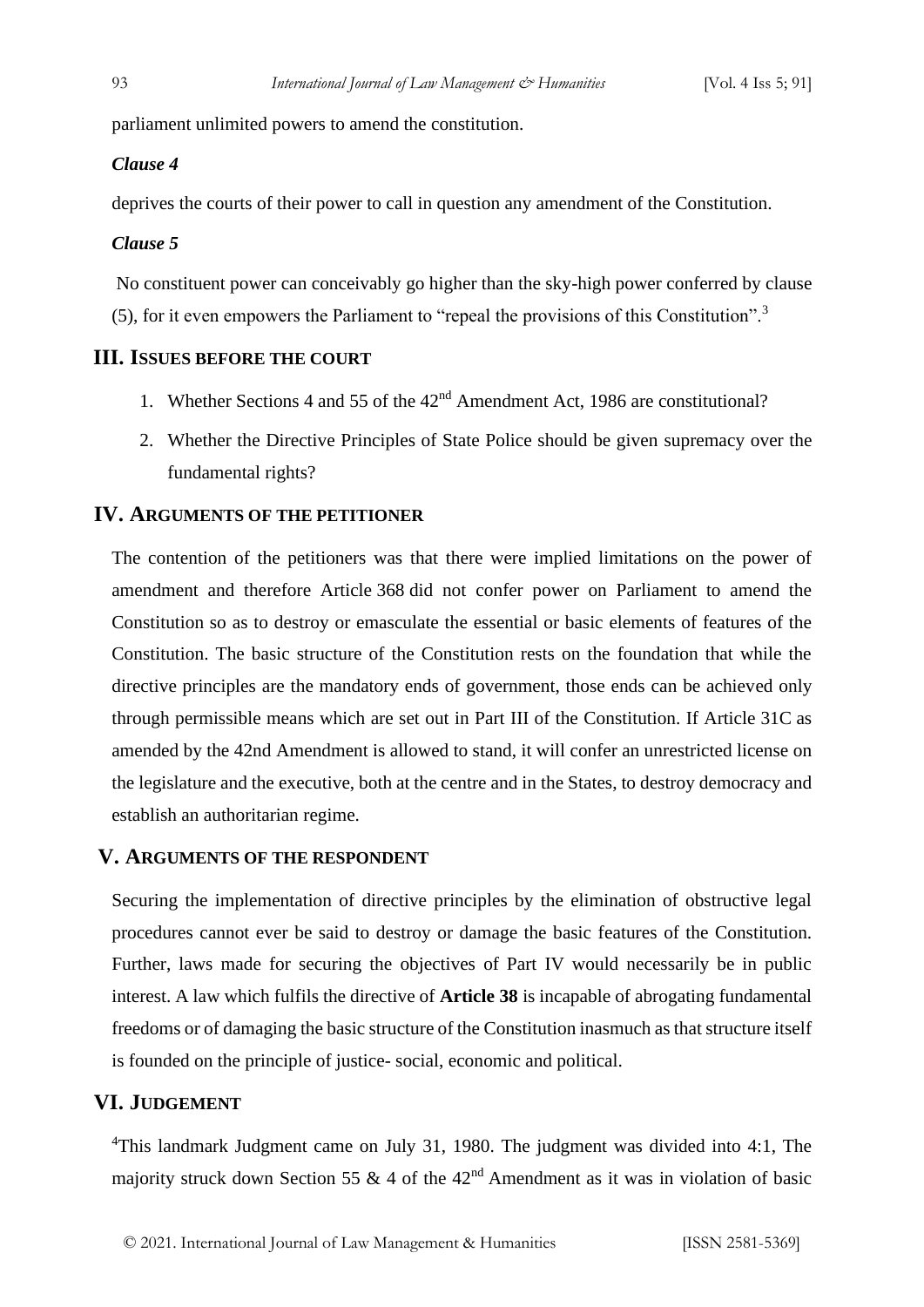structure thereby upholding the Basic Structure doctrine laid down by *Kesavananda Bharti.* Bhagwati J. wrote the dissenting opinion in the sense that he agreed with the majority on the point of striking down section 55 however he dissented with the majority on the point of Section 4 of  $42<sup>nd</sup>$  Amendment.<sup>4</sup>

The court held that the newly introduced Clause 4&5 were actually inserted to bar the courts to entertain any challenge on the question of validity of the constitutional amendments. The court beautifully described the importance of Judicial Review in the following words…..*Our Constitution is founded on a nice balance of power among the three wings of the state namely the Legislature, the Executive & the Judiciary. It is the function of the Judges nay their duty to pronounce upon the validity of laws.* The court held Section 55 of the amendment act 1976 void since it *firstly* made challenge in court impossible &*secondly* it removes all the restrictions on the power of Parliament under Article 368. The court rightly interpreted the true object of these new clauses which was to throw away the limitations imposed by *Kesavananda* on Parliament.

<sup>5</sup>The newly added clause 5 has the effect of even repealing the entire constitution and change it into a totalitarian constitution as per the political exigencies of the ruling political party & still it won't be a ground for a challenge in the court because of the combined reading of Clause  $4&5$  of  $42<sup>nd</sup>$  Amendment. Depriving the courts their power of judicial review is making Fundamental Rights a box of rhetoric dreams as they would never be granted and rights without remedies.<sup>5</sup>

Article 368 is not a power to destroy. In the above said decision the court clearly mentioned the scope of amendment under Article 368. The court answered about the extent of the word "Amendment". The court found that the word "amend" in the provision of Article 368 stands for a restrictive connotation and could not ascribe to a fundamental change. To understand it simply; the parliament in order to pass a constitutionally valid amendment, the particular amendment is subject to the application of Basic Structure test and has to pass it.

The court also explained the relationship between the provisions of Part III & Part IV of the Constitution. The court said that the entire Indian Constitution rests upon the foundation of Part III & Part IV. To give absolute primacy to one over another will be shaking the foundation of the Constitution. Striking a harmonious balance between the provisions of Part III & Part IV is where justice lies and making one part subservient to another would only lead to chaos. The provisions of Part IV must be achieved but without abrogation of FR's and anything which shakes this balance violates the essential balance of the Constitution. Therefore, the court in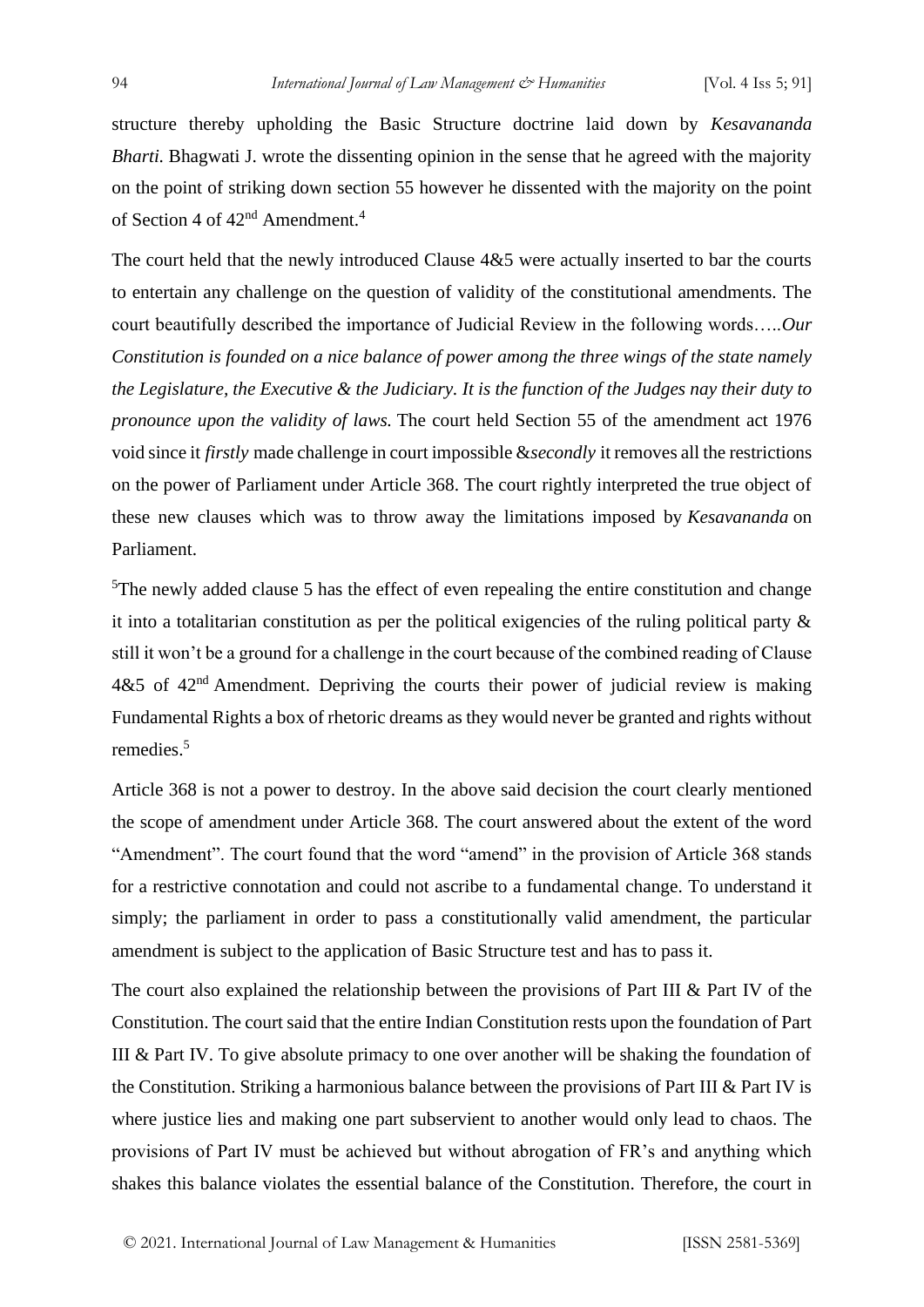strict terms laid down that the balance between DPSP's & FR's is Basic Structure of the Constitution.

As regards to Section 4 of the amendment act 1976 which tried to separate Article 14 and 19 from Article 31 C this was held void as it destroyed the basic feature. The articles mentioned under Article 14 and 19 are essential elementary articles n modern democracies. Most of the recent laws are passed to satisfy the obligations of DPSP because of which Art. 14 & 19 have stood withdrawn. These rights are clearly without any doubt universal because of their presence in Universal Declaration of Human Rights.

Therefore, the court by 4:1 majority held sections 4  $\&$  55 of the 42<sup>nd</sup> Constitutional (Amendment) Act, 1976 unconstitutional.

#### **VII. COGNITIVE DISSONANCE THEORY**

The Judiciary, in order to amend , create or state any law as void , has to go back and rely on the interpretation of the Constitution which is the Supreme Power . Hence the researcher has tried to associate the Cognitive Dissonance Theory of Psychology with the Decision Making in this particular case.

<sup>6</sup>According to cognitive dissonance theory, there is a tendency for individuals to seek consistency among their cognitions). When there is an inconsistency between attitudes or behaviors (dissonance), something must change to eliminate the dissonance. In the case of a discrepancy between attitudes and behaviour.<sup>6</sup>

Attitude : The Constitution gives the power of Judicial Review to the Judiciary

Behaviour : Section 55 took away this power hence leading to a state of DISSONANCE . In order to reduce this dissonance the Supreme Court had two options

- 1. To do away with section 55
- 2. To accept section 55

The Supreme Court landed on the decision to do away with section 55 because this reduced the state of dissonance as the attitude that was formed could not be merged with the present behavior.

#### **VIII. CONCLUSION**

*"Any system of government which tends to become passive and static is bad. The parliamentary system of government, with all its failings, has the virtue that it can fit in with the changing pattern of life."*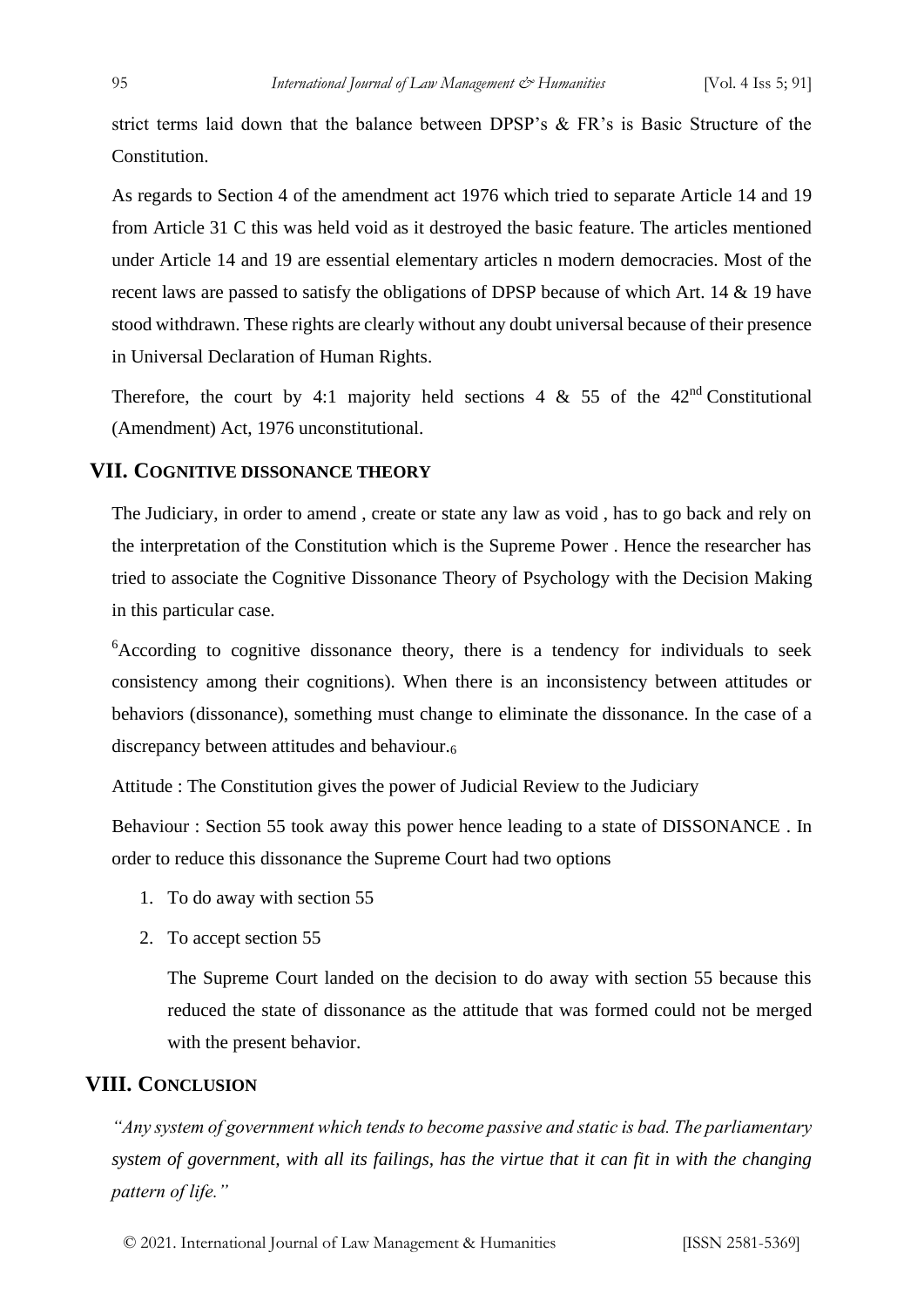#### *-Jawaharlal Nehru*

But the extent to which these powers can be given to the parliament have to be restricted to maintain the sanctity of the constitution.

The Constitution of India is the supreme law of the land. The Supreme Court of India has the supreme responsibility of interpreting and protecting it. It also acts as the guardian-protector of the Fundamental Rights of the people. For this purpose, the Supreme Court exercises the power of determining the constitutional validity of all laws.

It has the power to reject any law or any of its part which is found to be unconstitutional. This power of the Supreme Court is called the Judicial Review power.

The court was called upon to decide the constitutionality of such draconian law. The court without giving any other vague interpretations or fearing the mighty government upheld the epic *Kesavananda* decision. The court gave a unanimous decision that such amendment which restricts the challenge of amendments in the courts of law and which removes all restriction on the power of parliament are void and violative of Basic structure of the constitution. The court held that Judicial Review is something that they cannot take away eve with making law.

The impact of the judgement can be experienced with the present government .

*<sup>7</sup>The Narendra Modi government "is determined to relegate several archaic Acts to history. Laws need to be consonant with the times. 1,200 redundant Acts have been scrapped. 1,824 more have been identified for repeal," said law minister Ravi Shankar Prasad.<sup>7</sup>*

*There have been several incidents* where extremely serious charge are held against the Modi dispensation that it had compromised the independence of judiciary, a pre-requisite for the survival of India's democracy

In instances like this , the importance of judicial review can be clearly seen about how even after powers like that of Basic Structure Doctrine , these kinds of allegations have been raised According to the researcher, if this very amendment would not have taken place, the pillars of the Indian Democracy would have gone weak. Not only this but also there would have been a threat to the sacred nature of the constitution as then the Parliament could amend any part of the constitution that it would have wished for .

The researcher would like to put forth the following suggestions

1. Directive Principles of state policy should be taken into account by a separate body elected by the judiciary who maintains a balance between the Directive principles and the Fundamental Rights.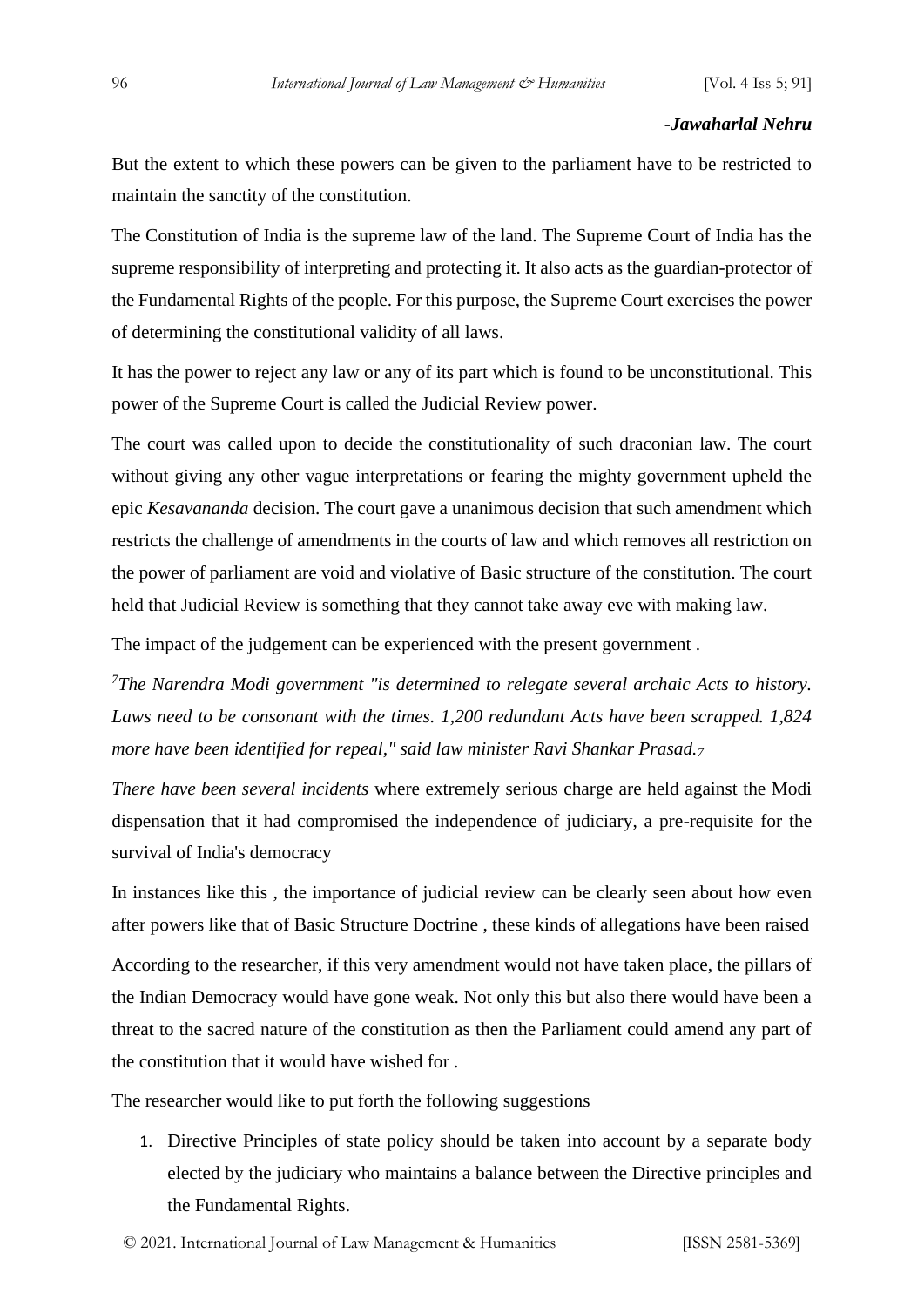- 2. Before considering a law to be passed, it should be practiced into action for a stipulated time period and then laid down in the Constitution.
- 3. A separate Observation Body should be made consisting of eminent Democrats decided by both Judiciary and the Parliament which can help mediate between the two

There will be several other challenges faced by the judiciary but the researcher believes that the farsightedness of the constitution makers help us deal with them in different ways thus guiding our way forward.

The importance of the judgment lies in the way it grants finality to the debate that was going on since 1951. The judgment finally rests the debate on the point of limitation on parliament's power in amending the constitution when it held that the parliament cannot amend basic structure of the constitution.

\*\*\*\*\*